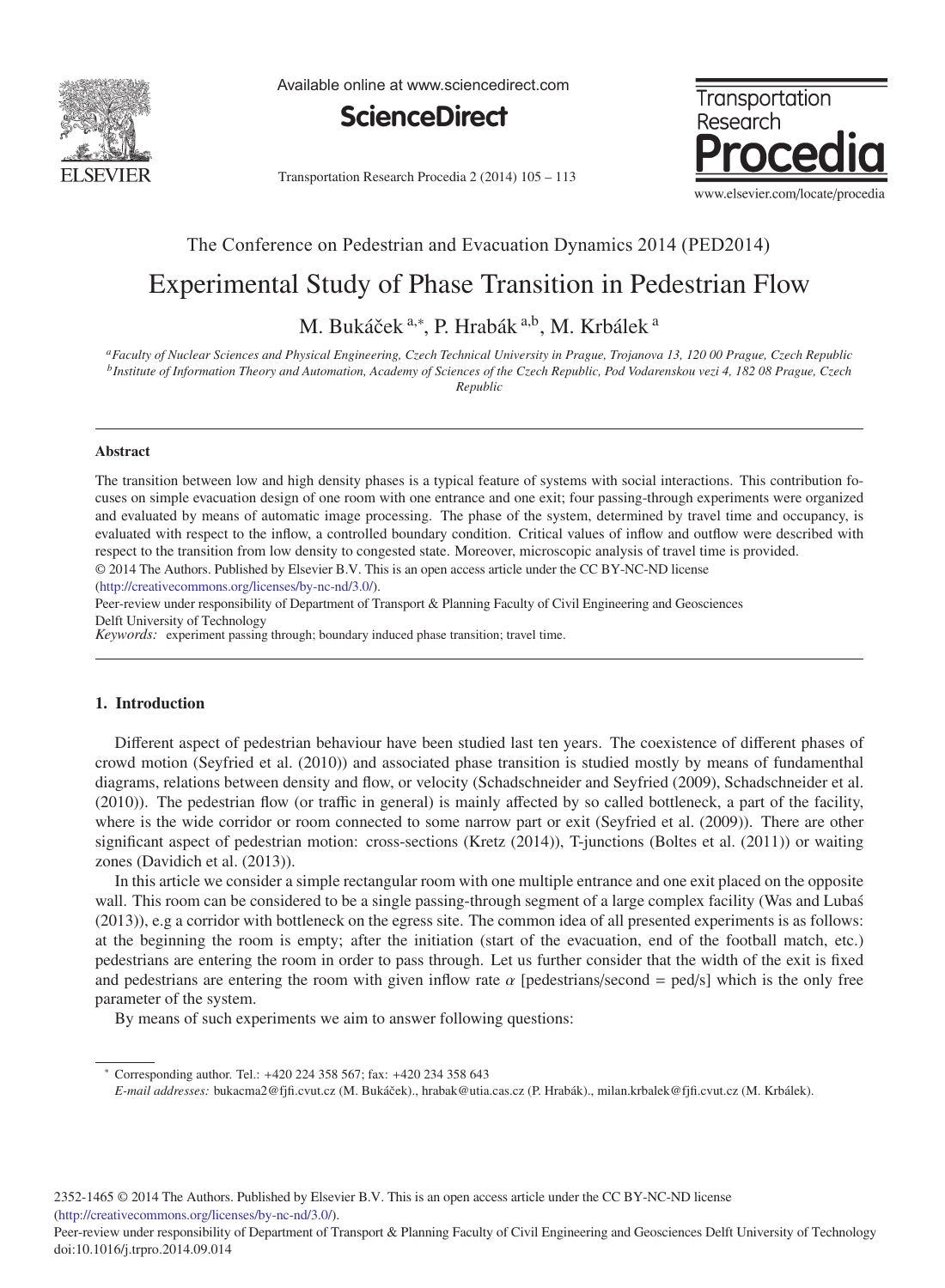- 1. What is the mechanism of the transition from the free flow through the room to the congestion in front of the exit?
- 2. How does the transition relates to the inflow rate  $\alpha$ ?
- 3. What is the saturation value  $\alpha_s$ ?
- 4. How does the saturation reflects in the macroscopic quantities as average occupation of the room and average travel-time through the room?
- 5. How is the phase transition related to microscopic personal characteristic (e.g. pedestrian travel time, time headway at the doors)

Related studies have been presented in Bukáček et al. (2014a) and (Bukáček et al., 2014b). In this article improved method for automatic pedestrian detection is presented, which enables better and more reliable recording of microscopic quantities as travel time through the room or pedestrian velocity. Furthermore, every pedestrian can be identified by unique code, therefore it is possible to discuss their individual properties according to the motion inside the crowd.

The idea of studying such open room is inspired by the work Ezaki et al. (2013), where a phase transition from low to high density is studied by means of the Floor Field model in similar environment as the room setting discussed in this article. The phenomenon of boundary induced phase transition is often observed in interacting particle systems and similar agent-based simulations (Bukáček and Hrabák (2014)). By the boundary conditions we understand the narrow exit (60 cm in presented experiment) limiting the outflow and the variable inflow of pedestrians (1–2 [ped/s] in the experiments). In dependence on internal parameters as friction function parameter  $\zeta$ , friction parameter  $\mu$ , used updating scheme etc., the system evinces a saturation of the outflow after crossing over certain "saturation point", or critical value  $\alpha_s$  of the inflow  $\alpha$ . This leads to reaching the capacity of the corridor or room and results in creation of a growing cluster in front of the exit.

Such dependence on the inflow parameter is called phase transition in this article. It is important to note that there is another type of transition to be considered in such systems, and hence, the transition from the free flow at the beginning of the experiment or simulation to the congestion created after certain time of the system evolution. Such transition is not discussed in this document.

To compare the mechanism of the phase transition observed in simulations with the (semi)real system, four experiments were established at the Faculty of Nuclear Sciences and Physical Engineering (FNSPE) from 2012 to 2014. In the following, the experiments are indexed as  $E1$ ,  $E2$ ,  $E3$ , and  $E4$ . The first experiment  $E1$  discussed in Hrabák et al. (2013) concerned with the egress situation only. In this article the results of time-headway evolution at the exit have been compared with the experiment E4. Experiments E2 and E3 focused mainly on fundamental diagram evaluation; the phase transitions were evaluated from the macroscopic point of view mainly, i.e., the creation of the stable cluster or growing congestion has been observed, for detail see Bukáček et al. (2014a) or Bukáček et al. (2014b). The experiment E4 was designed better to capture the phase transition by the change of the travel time through the room as well. The experimental setting is in detail described in section 2.

## 2. Experimental setting

The setting of experiments E2, E3, and E4 is depicted in Figure 1. Around 80 volunteers (second year students of FNSPE) were gathered in front of the exit. After initiation, the volunteers were instructed to enter the room at the green signal near the entrance and leave the room as fast as possible by walking (running and strong physical contacts were forbidden).

The observed room was equipped by three cameras: above the center of the room, above the entrance, and above the exit. During the experiment E4 emphasis has been put on automatic detection of pedestrians. Every pedestrian was equipped by a hat with unique binary code, as depicted in Figure 1. The pedestrian detection was performed by means of specific color recognition in each frame of the record. A semi-automatic software was used for the identification of the input and output of each pedestrian. Based on the manual comparison with the records in dens regime, the reliability of such detection is above 95 %. A snapshot from the experiment is presented in Figure 2.

To control the inflow rate  $\alpha$ , the signalling device was used. Randomly long red signal was alternated by 0.1 s green signal, on which, certain number of pedestrians were forced to enter. In experiments E2 and E3, two or three pedestrians entered the room together. Based on the experiment E2 it has been observed that the ability of pedestrians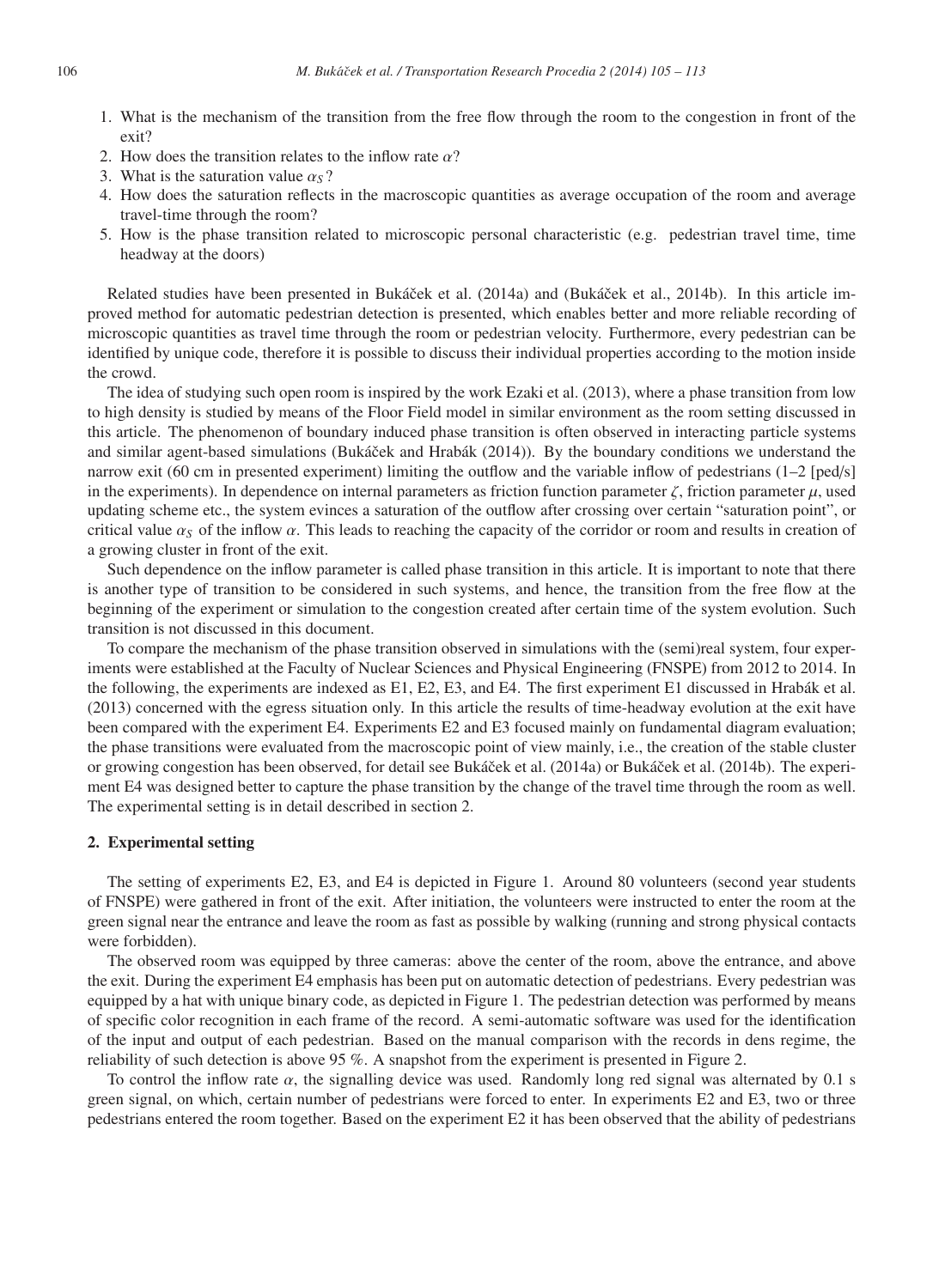

Fig. 1. Left: Experimental setting of E2, E3, and E4. The dimensions of experimental room are as follows: E4:  $a = 8$  m,  $b = 4.5$  m, E3:  $a = 7.2$  m.  $b = 3.9$  m, E2:  $a = 7.8$  m,  $b = 5.5$  m. Black circles represent the position of cameras, technical support was situated in area X, area Y represents refreshment corner. Right: sketch of pedestrian's cap, its size corresponds to A4 sheet.



Fig. 2. Snapshot from all three cameras at 2 min 21 s of the experiment E4, run #7 ( $\alpha$  = 1.95). Fluctuating cluster of  $\approx$  25 pedestrians is visible.

to react on the green signal is limited and the behaviour of pedestrian, who entered in a group, lacks their individual properties. Therefore, in E4 three independent devices, each at one part of the multiple entrance, have been used to support the randomness of the arrivals.

To simulate the independent arrival of pedestrians to the entrance, the geometric distribution for time intervals between two green signals has been used, i.e., the probability of the time interval between two signals on one device to be  $\Delta t = k \cdot h$  is

$$
\Pr(\Delta t = k \cdot h) = (\alpha \cdot h/3)(1 - \alpha \cdot h/3)^{k-1},\tag{1}
$$

where  $h = 0.6$  is the shortest time interval on which the pedestrians can react relatively reliably (measured in preexperiment, the lower value the more random arrivals). Since the expected value of such distribution is  $3/\alpha$  seconds between two entrances of pedestrians through one entrance and considering that there are three entrances (controlled by independent signal devices), we have setted the inflow rate to  $\alpha$ .

According to the observations, real inflow of pedestrians was still little bit lower (around 90 % of  $\alpha$ ). Therefore, the comparison and data evaluation has been done with respect to the real inflow  $\alpha_{\text{real}}$ .

## 3. Inflow-Rate-Induced Phase Transition

The first insight in the mechanism of the phase transition gives the Table 1. Individual runs of the experiment can be divided into three groups according to the macroscopic observation:

1. *Free flow*: no cluster is created in front of the exit. The interaction between pedestrians leads only to occasional delay at the exit but has no influence on the whole system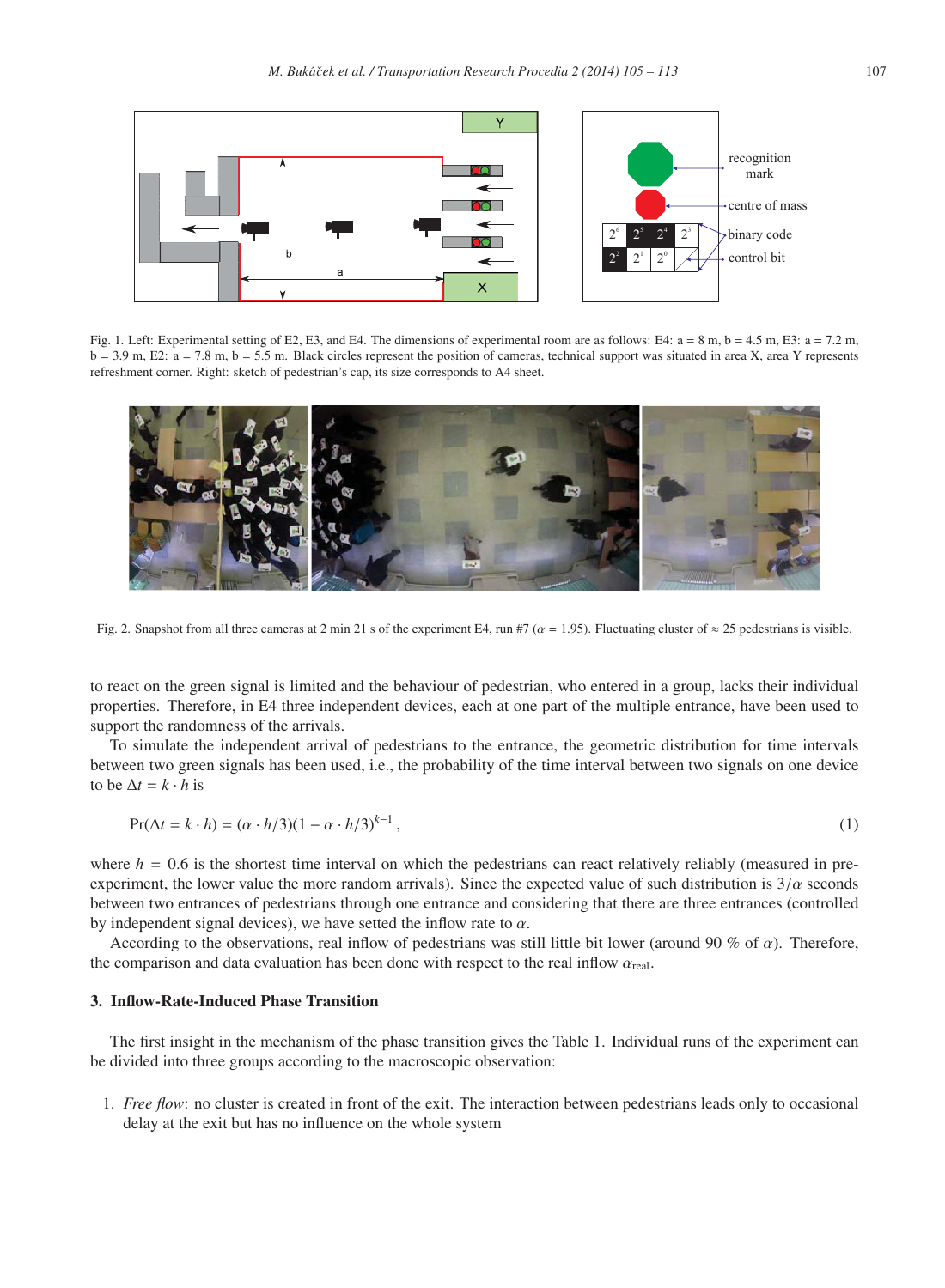- 2. *Congestion*: the interaction in front of the exit blocks partially the possibility of pedestrians to leave the room in the same rate as they are entering it. This causes the creation of a cluster in front of the exit, which size grows and would fill the whole room (the experiment was stopped before this happened because of the lack of volunteers).
- 3. *Stable cluster*: conflicts near the exit lead to the creation of a stable cluster. The size of the cluster fluctuates between 15 and 30 pedestrians. This is the evidence that the inflow is close to the capacity of the exit.

Table 1. The macroscopic evaluation of the phase transition from experiments E2, E3, and E4.  $\alpha$  denotes the parameter of the signalling device at the input,  $\alpha_{\text{real}}$  is the real inflow obtained from data analyses,  $J_{\text{out}}$  is the measured outflow through the exit,  $\overline{TT}$  the average travel time,  $N_{150}$  the number of pedestrians in the room 150 s after the initiation.

| ID<br>observation<br>ID<br>observation<br>input<br>input<br>$\alpha$<br>$\alpha$<br>[ped/s]<br>[ped/s]<br>[ped]<br>[ped]<br>#1<br>#1<br>$\mathfrak{2}$<br>1.12<br>$\mathfrak{2}$<br>free flow<br>1.24<br>free flow<br>$\mathfrak{2}$<br>$\sqrt{2}$<br>#2<br>1.19<br>free flow<br>#2<br>1.25<br>free flow<br>$\overline{c}$<br>$\overline{2}$<br>#3<br>1.26<br>free flow<br>#3<br>1.33<br>free flow<br>$\overline{c}$<br>$\overline{c}$<br>1.40<br>stable cluster<br>#4<br>1.46<br>stable cluster<br>#4<br>3<br>$\mathfrak{Z}$<br>1.62<br>stable cluster<br>#5<br>1.70<br>stable cluster<br>#5<br>3<br>3<br>#6<br>1.74<br>#6<br>1.76<br>stable cluster<br>congestion<br>3<br>3<br>1.78<br>congestion<br>transition<br>#7<br>#7<br>1.92<br>3<br>3<br># 8<br>1.81<br>congestion<br># 8<br>1.94<br>transition<br>3<br>#9<br>1.91<br>congestion<br>$# 9-11$<br>$2 - 3$<br>>2<br>congestion<br><b>Experiment E4</b><br>$\overline{TT}$<br>observation<br>ID<br>$N_{150}$<br>$J_{\rm out}$<br>$\alpha$<br>$\alpha_{\rm real}$ | <b>Experiment E2</b> |  |  |         |         |         | <b>Experiment E3</b> |       |  |  |
|------------------------------------------------------------------------------------------------------------------------------------------------------------------------------------------------------------------------------------------------------------------------------------------------------------------------------------------------------------------------------------------------------------------------------------------------------------------------------------------------------------------------------------------------------------------------------------------------------------------------------------------------------------------------------------------------------------------------------------------------------------------------------------------------------------------------------------------------------------------------------------------------------------------------------------------------------------------------------------------------------------------------|----------------------|--|--|---------|---------|---------|----------------------|-------|--|--|
|                                                                                                                                                                                                                                                                                                                                                                                                                                                                                                                                                                                                                                                                                                                                                                                                                                                                                                                                                                                                                        |                      |  |  |         |         |         |                      |       |  |  |
|                                                                                                                                                                                                                                                                                                                                                                                                                                                                                                                                                                                                                                                                                                                                                                                                                                                                                                                                                                                                                        |                      |  |  |         |         |         |                      |       |  |  |
|                                                                                                                                                                                                                                                                                                                                                                                                                                                                                                                                                                                                                                                                                                                                                                                                                                                                                                                                                                                                                        |                      |  |  |         |         |         |                      |       |  |  |
|                                                                                                                                                                                                                                                                                                                                                                                                                                                                                                                                                                                                                                                                                                                                                                                                                                                                                                                                                                                                                        |                      |  |  |         |         |         |                      |       |  |  |
|                                                                                                                                                                                                                                                                                                                                                                                                                                                                                                                                                                                                                                                                                                                                                                                                                                                                                                                                                                                                                        |                      |  |  |         |         |         |                      |       |  |  |
|                                                                                                                                                                                                                                                                                                                                                                                                                                                                                                                                                                                                                                                                                                                                                                                                                                                                                                                                                                                                                        |                      |  |  |         |         |         |                      |       |  |  |
|                                                                                                                                                                                                                                                                                                                                                                                                                                                                                                                                                                                                                                                                                                                                                                                                                                                                                                                                                                                                                        |                      |  |  |         |         |         |                      |       |  |  |
|                                                                                                                                                                                                                                                                                                                                                                                                                                                                                                                                                                                                                                                                                                                                                                                                                                                                                                                                                                                                                        |                      |  |  |         |         |         |                      |       |  |  |
|                                                                                                                                                                                                                                                                                                                                                                                                                                                                                                                                                                                                                                                                                                                                                                                                                                                                                                                                                                                                                        |                      |  |  |         |         |         |                      |       |  |  |
|                                                                                                                                                                                                                                                                                                                                                                                                                                                                                                                                                                                                                                                                                                                                                                                                                                                                                                                                                                                                                        |                      |  |  |         |         |         |                      |       |  |  |
|                                                                                                                                                                                                                                                                                                                                                                                                                                                                                                                                                                                                                                                                                                                                                                                                                                                                                                                                                                                                                        |                      |  |  |         |         |         |                      |       |  |  |
|                                                                                                                                                                                                                                                                                                                                                                                                                                                                                                                                                                                                                                                                                                                                                                                                                                                                                                                                                                                                                        |                      |  |  |         |         |         |                      |       |  |  |
|                                                                                                                                                                                                                                                                                                                                                                                                                                                                                                                                                                                                                                                                                                                                                                                                                                                                                                                                                                                                                        |                      |  |  |         |         |         |                      |       |  |  |
|                                                                                                                                                                                                                                                                                                                                                                                                                                                                                                                                                                                                                                                                                                                                                                                                                                                                                                                                                                                                                        |                      |  |  |         |         |         |                      |       |  |  |
|                                                                                                                                                                                                                                                                                                                                                                                                                                                                                                                                                                                                                                                                                                                                                                                                                                                                                                                                                                                                                        |                      |  |  | [ped/s] | [ped/s] | [ped/s] | [s]                  | [ped] |  |  |
| #2<br>$\overline{3}$<br>1.20<br>0.99<br>0.99<br>5.67<br>free flow                                                                                                                                                                                                                                                                                                                                                                                                                                                                                                                                                                                                                                                                                                                                                                                                                                                                                                                                                      |                      |  |  |         |         |         |                      |       |  |  |
| 7<br># 5<br>1.35<br>1.22<br>1.20<br>6.73<br>free flow                                                                                                                                                                                                                                                                                                                                                                                                                                                                                                                                                                                                                                                                                                                                                                                                                                                                                                                                                                  |                      |  |  |         |         |         |                      |       |  |  |
| #4<br>1.50<br>1.37<br>1.30<br>16.59<br>24<br>stable cluster                                                                                                                                                                                                                                                                                                                                                                                                                                                                                                                                                                                                                                                                                                                                                                                                                                                                                                                                                            |                      |  |  |         |         |         |                      |       |  |  |
| # $3$<br>1.43<br>1.50<br>1.33<br>14.39<br>22<br>stable cluster                                                                                                                                                                                                                                                                                                                                                                                                                                                                                                                                                                                                                                                                                                                                                                                                                                                                                                                                                         |                      |  |  |         |         |         |                      |       |  |  |
| #6<br>1.31<br>33<br>1.65<br>1.39<br>20.40<br>stable cluster                                                                                                                                                                                                                                                                                                                                                                                                                                                                                                                                                                                                                                                                                                                                                                                                                                                                                                                                                            |                      |  |  |         |         |         |                      |       |  |  |
| #7<br>1.95<br>1.55<br>1.37<br>25.78<br>45<br>transition                                                                                                                                                                                                                                                                                                                                                                                                                                                                                                                                                                                                                                                                                                                                                                                                                                                                                                                                                                |                      |  |  |         |         |         |                      |       |  |  |
| 1.61<br>41<br>transition<br>#11<br>1.94<br>1.38<br>21.65                                                                                                                                                                                                                                                                                                                                                                                                                                                                                                                                                                                                                                                                                                                                                                                                                                                                                                                                                               |                      |  |  |         |         |         |                      |       |  |  |
| 47*<br>#9<br>2.25<br>1.78<br>24.06<br>1.37<br>congestion                                                                                                                                                                                                                                                                                                                                                                                                                                                                                                                                                                                                                                                                                                                                                                                                                                                                                                                                                               |                      |  |  |         |         |         |                      |       |  |  |
| $46*$<br># 8<br>2.25<br>1.79<br>1.38<br>25.03<br>congestion                                                                                                                                                                                                                                                                                                                                                                                                                                                                                                                                                                                                                                                                                                                                                                                                                                                                                                                                                            |                      |  |  |         |         |         |                      |       |  |  |
| 2.40<br>1.78<br>44*<br>#10<br>1.37<br>23.33<br>congestion                                                                                                                                                                                                                                                                                                                                                                                                                                                                                                                                                                                                                                                                                                                                                                                                                                                                                                                                                              |                      |  |  |         |         |         |                      |       |  |  |

Four runs of experiments from Table 1 are marked with the term "transition". In those cases (#7 and #8 of E3 and #7 and #11 of E4) it is not sure, whether the size of the cluster stabilized or whether there was a growing congestion. The runs have been stopped too early to decide. The reason for stopping the experiment was that there were too few pedestrians outside the room, so they were not able to react correctly to the green signal to maintain given inflow.

Similar situation occurred in runs #8-10 of the experiment E4. The number of pedestrians denoted by the asterisk \* is related to the maximal number of pedestrians in the room, which has been reached before 150 s from initiation; for detailed evolution of the number of pedestrians in the room see Figure 3.

From the above mentioned observation we can conclude that the saturation value of the inflow is between 1.40 and 1.60 ped/s (real inflow values from E2 and E3 have not been measured, given values are parameters of signalling device). Here we note that in the congestion phase there has not been observed the equivalent to the steady state. Nevertheless, the trend of the growth indicates that after longer time the room would have became completely filled by pedestrians.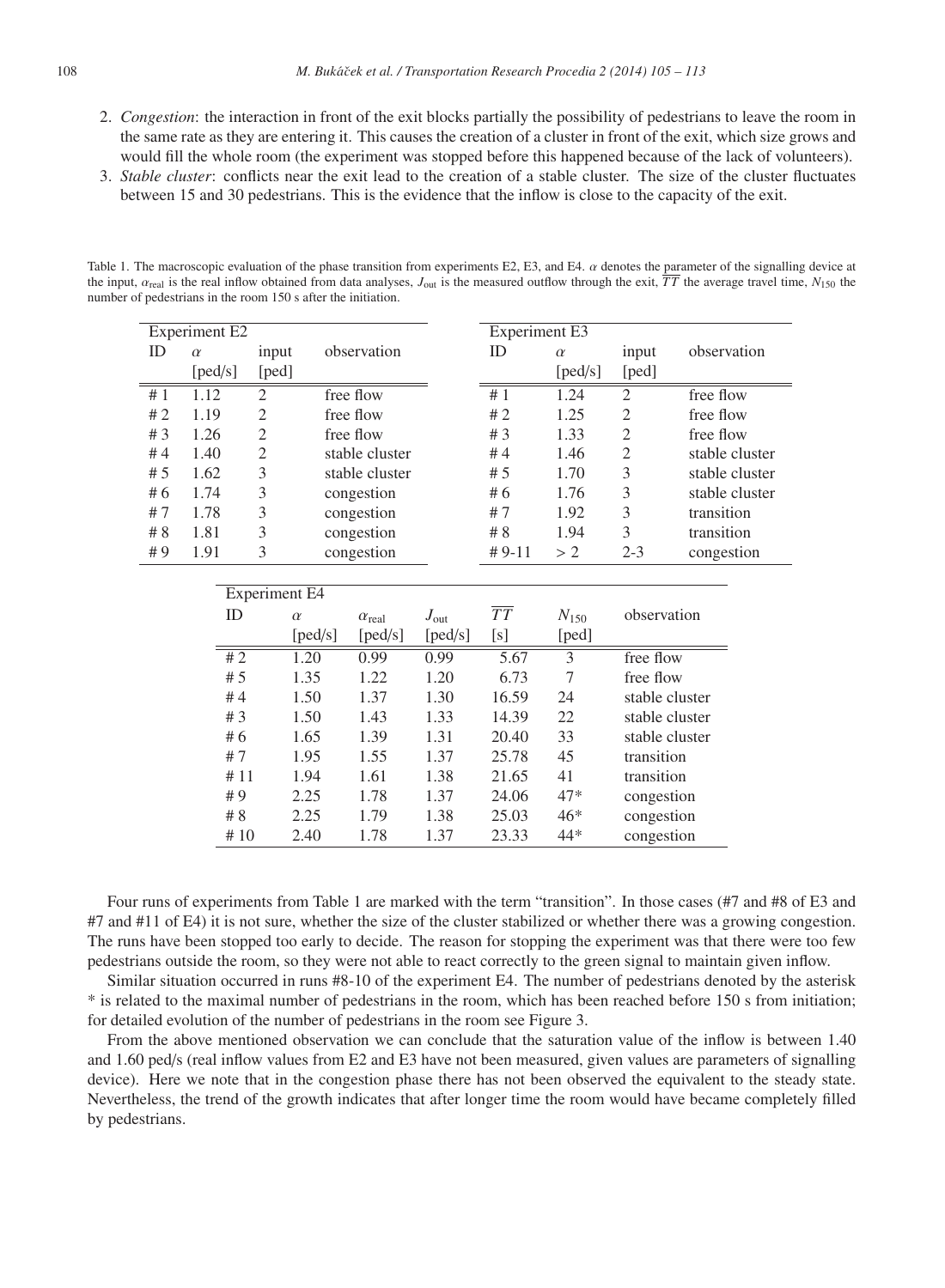The above mentioned conclusion is supported by the graphs in Figure 3, where the absolute occupation of the room is plotted against the time.



Fig. 3. Number of pedestrians in the room plotted against the time, data taken from experiment E4, runs are ordered with respect to the inflow as in Table 1.

The phase transition can be identified by the relation between the occupancy (measured in given time) and the inflow  $\alpha_{\text{real}}$ , see Figure 4. From the microscopic point of view, similar dependency describes the increase of the average travel time through the room. The travel time for each pedestrian was derived from the time of the entrance and the exit of the pedestrian.



Fig. 4. The relation of mean travel time (Left) and mean ocupancy (Right) to the inflow  $\alpha_{\text{real}}$ , data taken from experiment E4.

The multiple entrance allowed us to increase the inflow of pedestrians above the limit of the outflow through the exit. The capacity of the exit (referred to as  $J_{\text{MAX}}$ ) during the experiment E4 was 1.38 ped/s, as visualized in Figure 5. This supports the hypothesis that realizations E4 #7 and #11 are very close to the phase transition. Therefore we conclude that the saturation point of the experimental setting is very close to  $\alpha_s = 1.4$  [ped/s] or the real inflow.

This trend corresponds to the dependency of the outflow on the number of pedestrians inside the room, see Figure 5. One can see that the outflow fluctuates around the value 1.38 ped/s after creation of small cluster in front of the exit.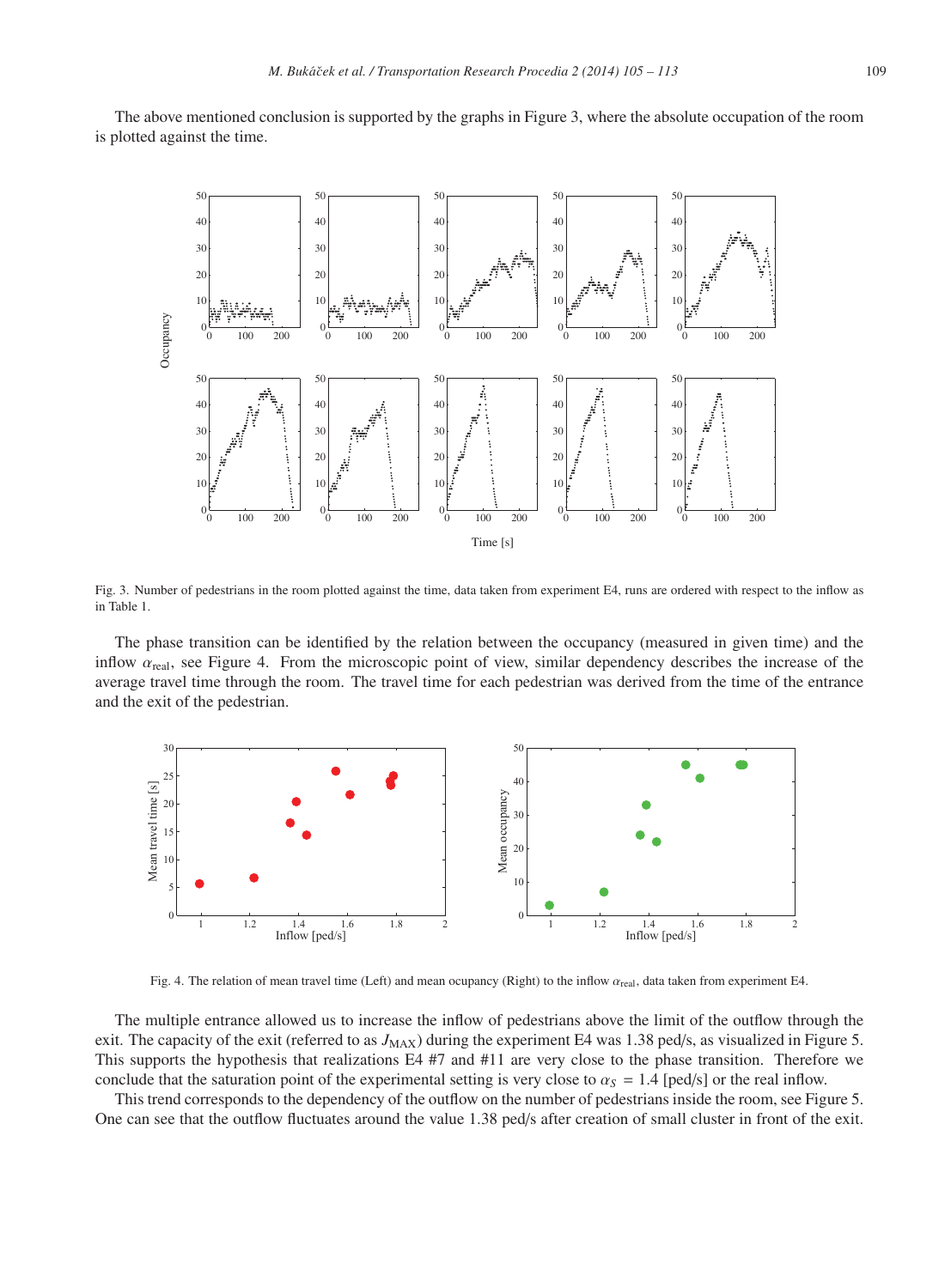It is interesting that even in the huge cluster the conflicts do not block the movement, contrarily the outflow is little bit higher.



Fig. 5. The dependency of outflow to inflow (Left) or occupancy (Right), data taken from experiment E4.

#### 4. Microscopical View

Microscopic view is based mainly on the analysis of travel time. This quantity is affected by many factors (e.g desired velocity, willingness to overtake or to go through the dense crowd) and is significantly differers across pedestrians.

In Figure 6, the travel time of each passing of each pedestrian is plotted against the average number of pedestrians during the interval spend by the pedestrian in the room. Of course, the higher the occupancy is, the longer is the travel time. Nevertheless, each pedestrian reacts on the high occupation (connected to larger crowd in front of the exit) differently. In Figure 6 the travel times of three different pedestrians are marked by circles: green pedestrian can be considered as aggressive one, because his travel time is significantly below average. Red circles belong to cautions non-conflict person, who rather waited at the border of the crowd. Violet circles mark an average person. The average travel time in dependence of the number of pedestrians in the room plotted as blue line.

To compare travel time measured under different conditions, the relative time (referred to as  $T_R$ ) is presented. For every number of pedestrians inside the room *N*, average travel time  $\overline{T}(N)$  is evaluated. Then, the relative time is defined as the ratio of measured time (which corresponds to given occupancy *N*) to the average travel time  $\overline{T}(N)$ 

$$
T_R = \frac{T}{\overline{T}(N)}\,. \tag{2}
$$

Relative travel time can be used to analyse the differences between pedestrians in detail. In Figure 7,  $T_R$  is assigned to pedestrians and boxplot is provided. The records are ordered by pedestrian's median relative travel time and the gender is also visualized. It is obvious that majority of men are faster than a majority of women.

The differences between pedestrians increased with increasing occupation. In free flow, the travel time is determined mainly by pedestrian's desired velocity, but is the congested state the aggression plays significant role. In Figure 8, the histograms of pedestrian median relative travel time within free flow and congested state are plotted. While in free flow the slowest and fastest pedestrian differ from the mean value only by 30 %, during the congestion median  $T_R$  of slower pedestrians is several times higher.

A related and important aspect of the evacuation experiment have been observed in the period from the stop of the inflow until the emptying of the room. To describe the process of melting the cluster in front of the exit, the time development of pedestrian time-headways at the door (i.e. the interval between two subsequent egress times) was evaluated.

During all experiments, the loss of motivation of last pedestrians was observed. As shown in Figure 9, several last headways indicated increasing trend. In case of E1 (leave-the-room experiment), 30 pedestrians entered the room at the same time, therefore faster pedestrians with shorter reaction time reached the exit first and less motivated pedestrian left at the end. On the other hand in passing through scenarios, the arrivals of slow and fast pedestrians are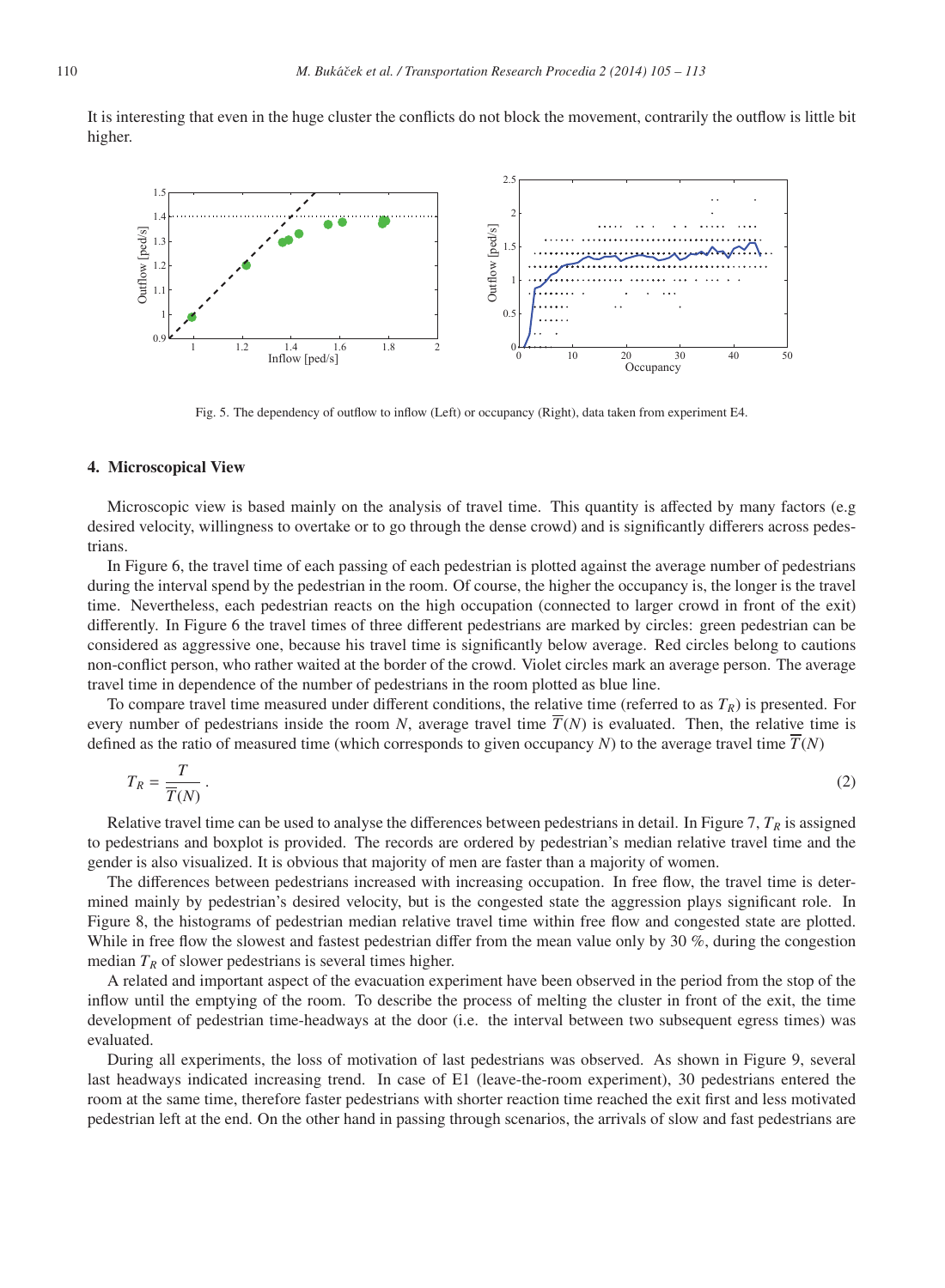

Fig. 6. The dependency of travel time with respect to the number of pedestrians in the room. Solid line represents mean travel time related to given occupancy, three different pedestrians are marked to visualize the differences between participants.



Fig. 7. The boxplot of relative travel time, data were assigned to pedestrian and ordered with respect to median time. Color mark referes to gender (male: green, female: red).

random, thus the increasing trend of the headways is observed "later" when the pedestrians waiting at the edge of the crowd got to the door.

## 5. Conclusions

From the macroscopic and microscopic observation of the experiments E2, E3, and E4, we may conclude that: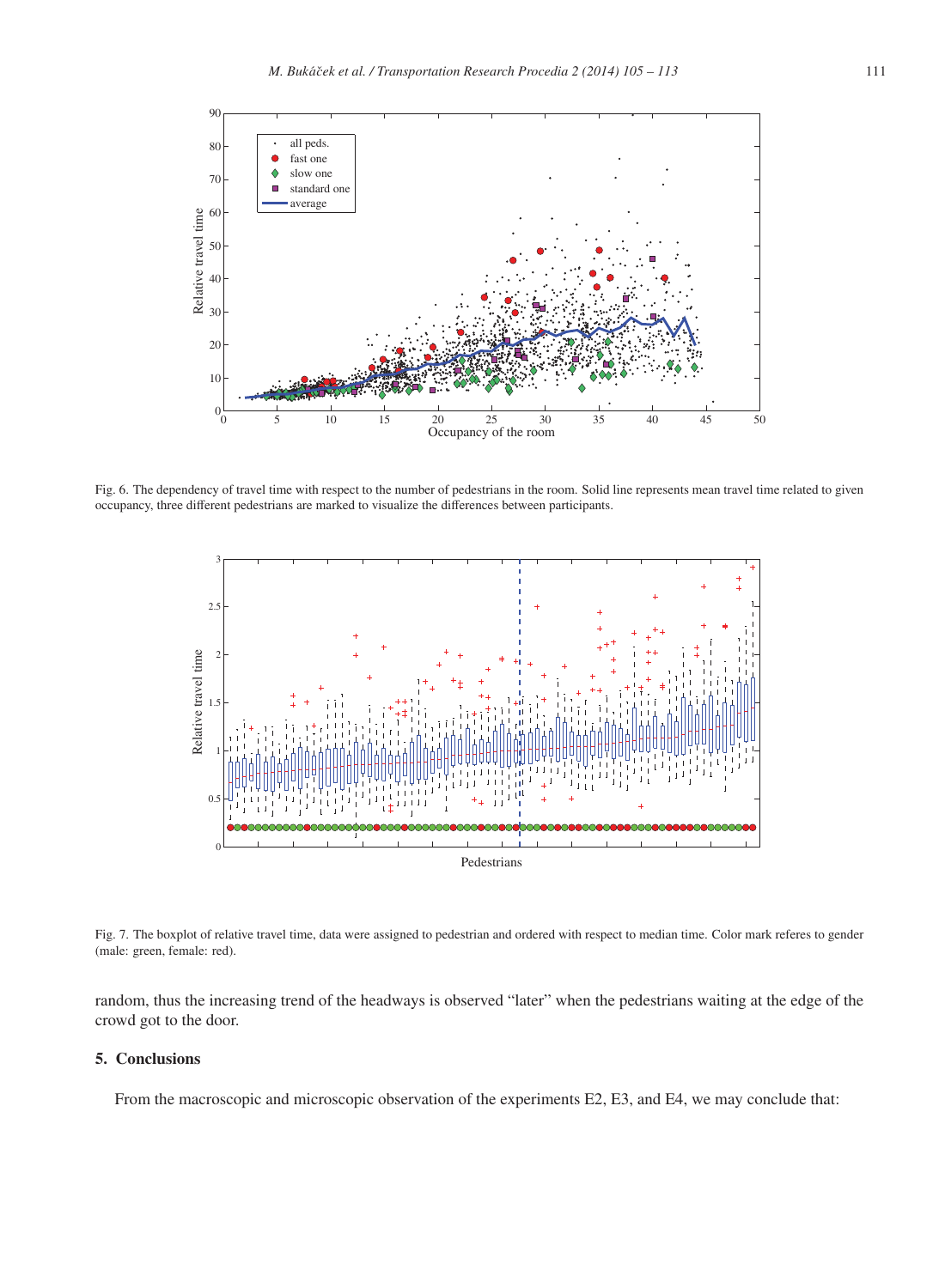

Fig. 8. The histograms of pedestrians' median relative travel time. Left: free flow, Right: congested state.



Fig. 9. The process of melting the clusters: boxplot of time haedways of last 30 pedestrians from run #6 – #10, E4. (Left). The boxplot of time haedways form experiment leave the room E1 (Right).

- 1. The phase transition from the free flow to the congestion is closely related to the inflow  $\alpha$  and is very sensitive on the change of the inflow value.
- 2. The saturation of the room seems to be quite sudden, i.e., the outflow increases linearly with the increasing inflow. In the transition regime, the conflicts cause a slight decrease from the linear trend and after the critical value of the inflow  $\alpha_s \approx 1.4$  ped/s the outflow levels around the value 1.38 ped/s (the width of the exit is 60 cm).
- 3. A good identifier of the phase transition seems to be the average travel time and the average occupation of the room. The congestion is related to the dramatic increase of pedestrians in the room followed by the increase in the average travel time.
- 4. Even in the congested state, aggressive pedestrians can reach a relatively short travel-time by walking around the crowd or pushing through the crowd. On the other hand, the cautious pedestrians are not willing to fight in the crowd and their travel times are therefore significantly higher.

Here we note that during the passing-through experiments, the volunteers have been much better motivated to leave the room and fight in the crowd then during the egress experiment E1. Therefore, such situation can better simulate the panic-like conditions. In the high density of the crowd, slight indication of the real panic has been observed, mainly caused by the fragile female students, who were trapped inside the cluster in front of the door (no one got injured during the experiment).

Thanks to the unique identification of the individual pedestrians we are able to extract several properties from the evaluation of the travel time. Concerning the travel time in the free flow conditions, the travel time is closely related to the desired velocity of pedestrians. Considering contrarily the travel time in high density, while the number